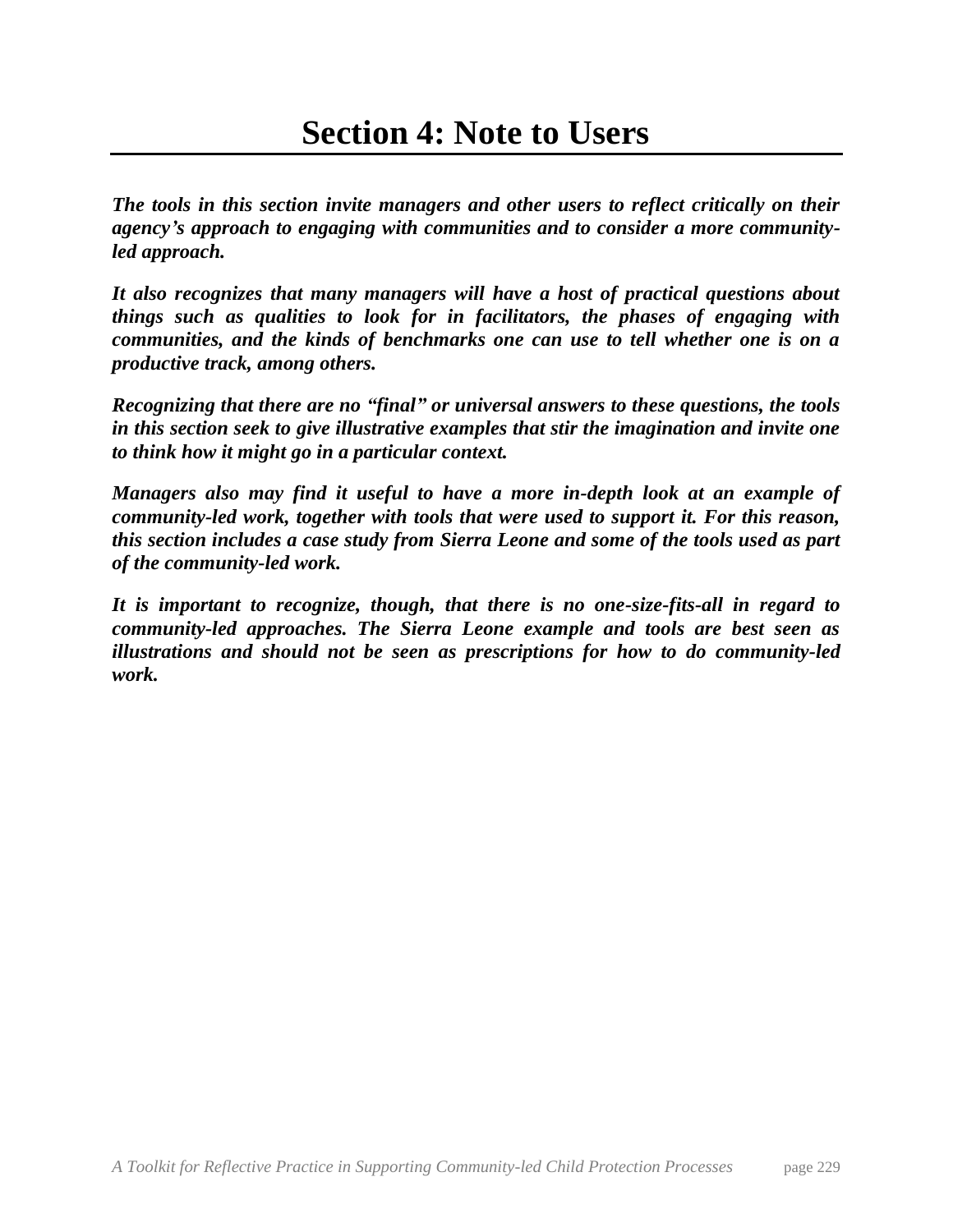## **MGM 8. Thinking Through Facilitators' Ethical Responsibilities**

Facilitators in a community-led approach are required to behave in ways that are ethical, role appropriate, and respectful. Ethical issues are omnipresent and do not allow simple black and white answers. They are sufficiently complex that facilitators should never feel that they are left to address them "on their own." In fact, dialogue with mentors, superiors, and community people of high integrity is essential for taking stock of different situations, reflecting on one's own behavior, and following a contextually appropriate course of action.

A dilemma for many NGOs is how to balance a community-led approach with their Child Safeguarding and child protection policies. This issue is particularly acute with regard to the question of whether a facilitator in a community-led approach should be obligated to report violations against children that they observe or become aware of. For example, should a facilitator who observes a father beating his child for misbehavior following the local social norms report this violation to their agency? For many agencies, there may seem to be no dilemma, as their Child Safeguarding policies dictate that all staff have an obligation to report in ways that follow their agency procedures. This reporting obligation recognizes that the NGO has an ethical obligation to respond and that it would be unethical to do nothing while violations are occurring and children's rights are being trampled.

Although this approach has its merits, it poses significant problems in a community-led approach. For one thing, if a facilitator reported a violation and their agency responded, even referring the case to authorities, local people would see the facilitator as judging or monitoring local people, thereby undermining trust and the facilitator's perceived neutrality. From the agency's standpoint a significant problem is that the agency's Child Safeguarding policy, which has a top-down approach, is on a collision course with a community-led approach. Adherents of mandatory reporting will likely argue that such a collision is appropriate and that ethical reporting processes take precedence over the continuation of community-led approaches.

However, an alternative way to conceptualize the ethical issues here is to recognize that the undermining of a community-led approach also has ethical implications. If the community-led approach is having benefits for children now, would it be ethically advisable to undermine the process that yields those benefits and protections for children? Also, if the community-led approach has more sustainable benefits for children, is it ethically advisable to deny children those benefits? Perhaps a mandatory reporting obligation reflects a case-based approach to thinking about ethics, whereas ethical consideration should be given to the wider group and to the benefits that come with effective community ownership and prevention.

Let's explore this further using a hypothetical scenario. Using a community-led approach, your agency has enabled a community process that has made significant reductions in teenage pregnancy. Across six villages, there have been reductions each year of approximately 15 teenage pregnancies, which carried increased risks of things such as maternal mortality, dropping out of school, and engagement in sex work for purposes of survival. Now consider whether a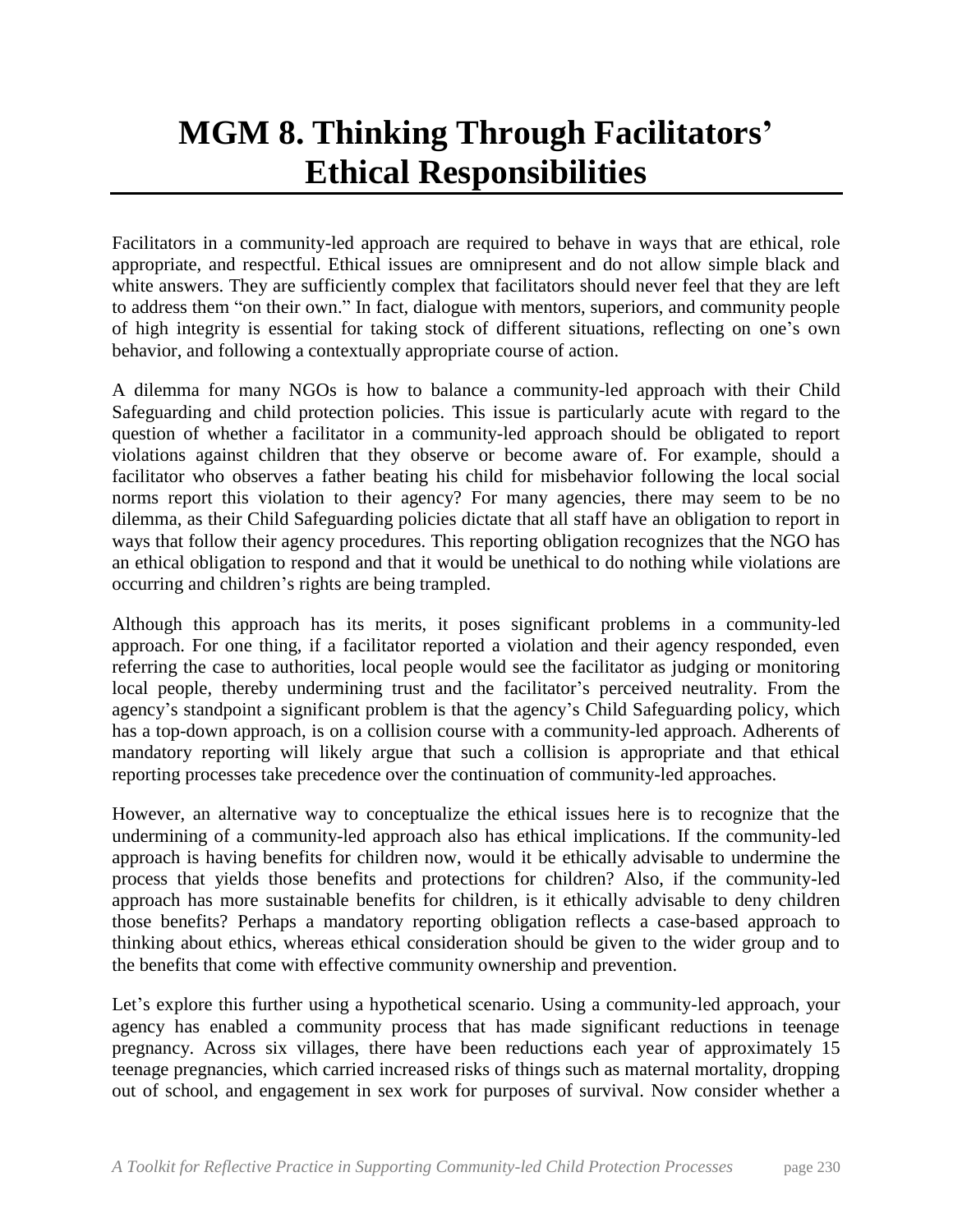facilitator who observes a father beating his child for misbehavior should report this violation to their agency. They know that reporting will undermine the community trust since the agency will be likely to follow a top-down process of either visiting and educating the father, or, if the beating were severe, reporting the father to the authorities. For ethical reasons, the facilitator is reluctant to undermine the community-led process that seems to be helping to save lives and reduce girls' exposure to significant risks such as teen pregnancy and sexual exploitation. At the same time, the facilitator thinks it would be unethical to do nothing, as that could enable the beating to continue and might make them and their agency complicit in it.

This kind of ethical dilemma, which has many facets, admits no simple answers. It is not presented here as a way of suggesting that agencies should do away with their Child Safeguarding policies or should go along with whatever communities want to do in raising and guiding their children. Rather, it is to suggest that agencies need to wrestle with these ethical issues and not leave facilitators in a community-led approach either paralyzed in their dilemma or left to think it through on their own, which could lead to inconsistent approaches across facilitators.

This tool invites agencies to intentionally think through the ethics of this kind of situation and to give coherent guidance to their facilitators. In a spirit of dialogue, the box below shares the approach that has been developed by one interagency team.